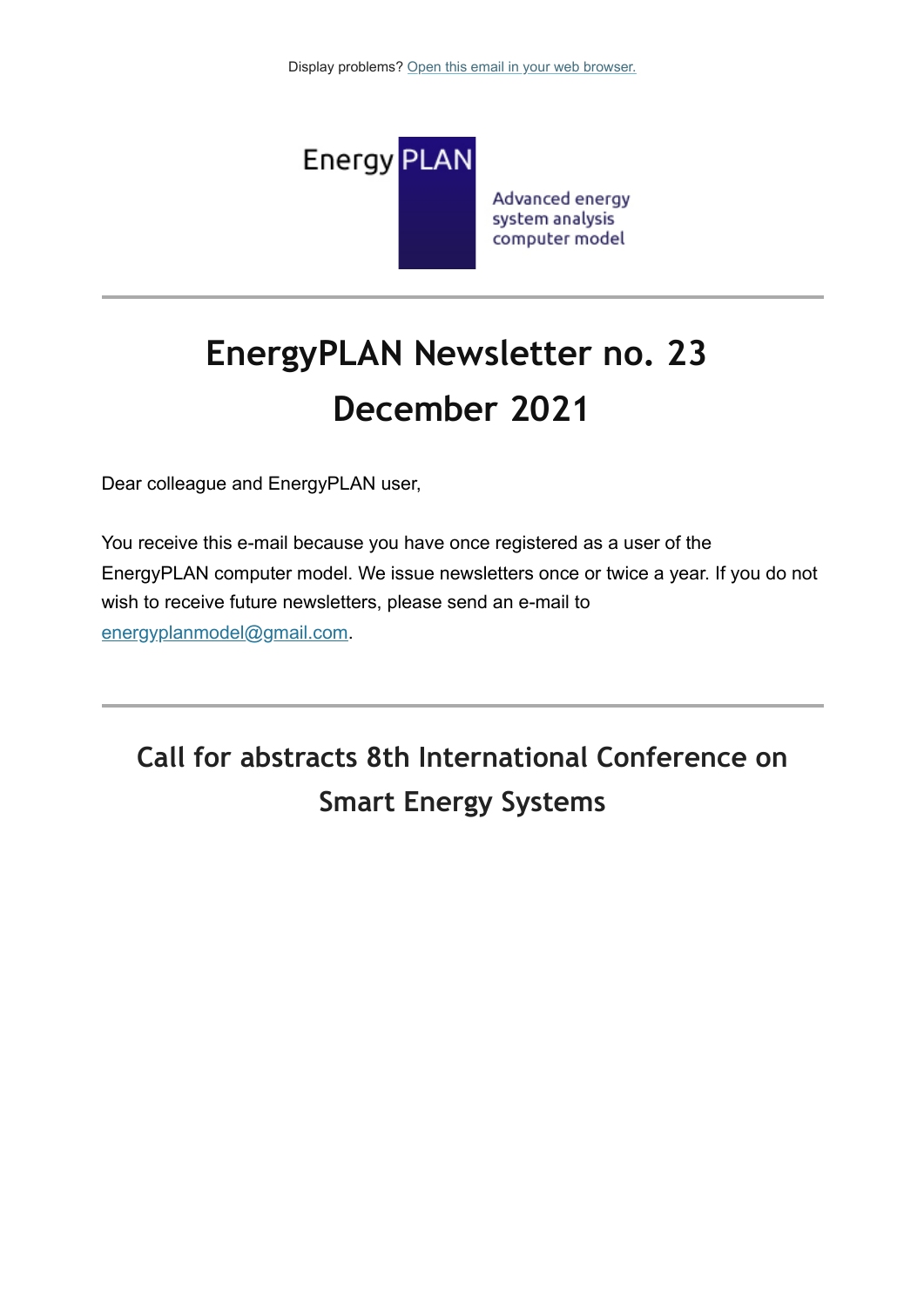

We announce the Call for abstracts for the 8th International Conference on Smart Energy Systems. The conference is organized by Aalborg University and Energy Cluster Denmark with the aim to establish a venue for presenting and discussing scientific findings and industrial experiences related to the subject of Smart Energy Systems – including renewable energy, 4th Generation District Heating Technologies and Systems (4GDH), electrification of heating and transport sectors, electrofuels and energy efficiency. This 8th conference in the series cements it as a main venue for presentations and fruitful debates on subjects that are pertinent to the development and implementation of smart energy systems to fulfil national and international objectives. Again in 2022, we look forward to welcoming our participants to a hybrid conference with the possibility to attend either online or in person – this time in Aalborg.

The Call is open and you can submit your abstract until 28 March 2022.

[See Call for abstracts](https://smartenergysystems.eu/submityourabstract/)

### **NEW Heat Plan Denmark 2021**

Denmark has a target to reduce greenhouse gas emissions by 70% in 2030 compared to 1990 and a goal of climate neutrality in 2050. Heat Plan Denmark 2021 is a concrete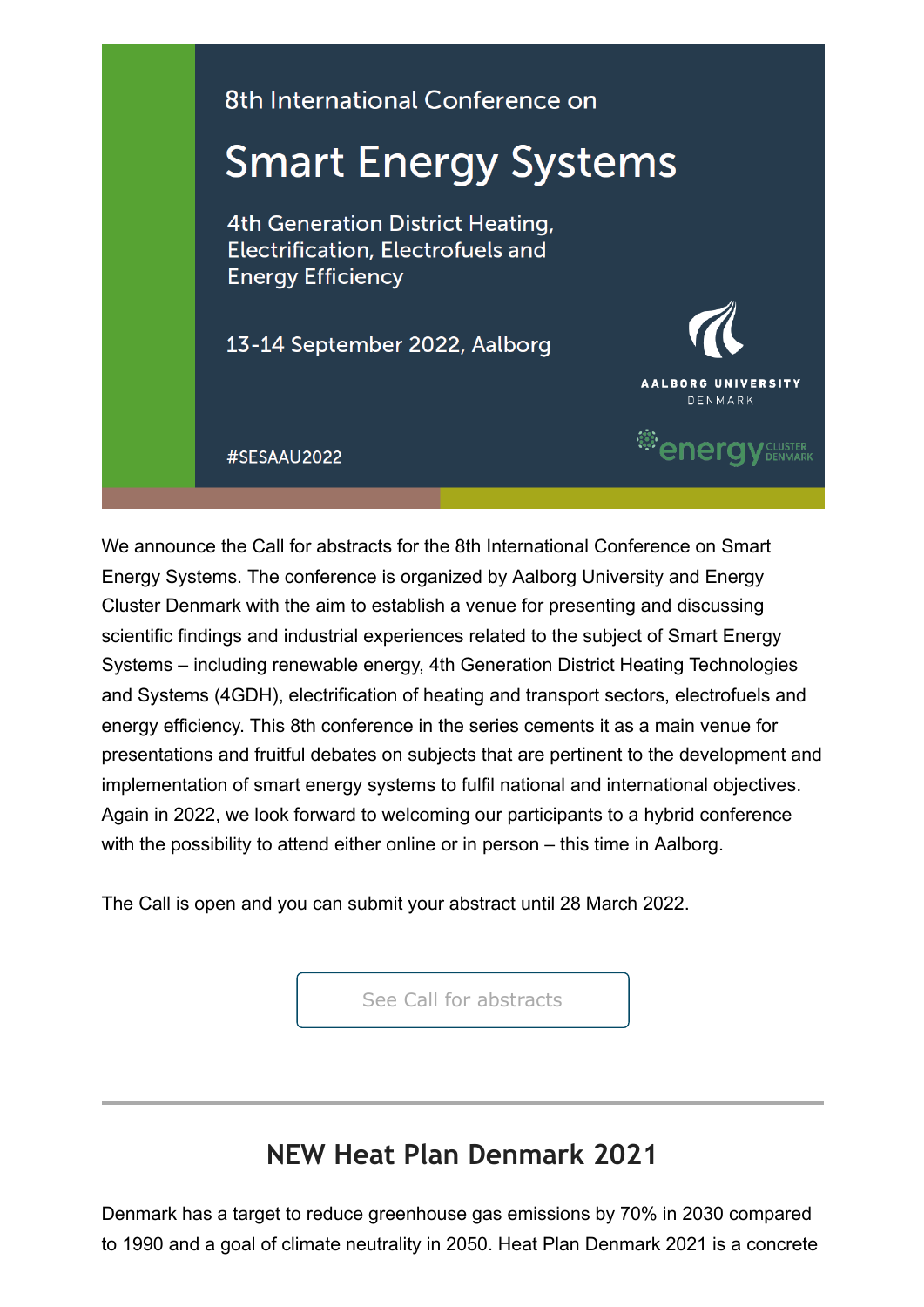proposal for what should happen in the Danish heating sector in order to implement the green transition in a technically, economically and environmentally appropriate way in 2030 (VPDK-30) as well as in 2045 (VPDK-45). With "Varmeplan Danmark 2021" it is shown that the heating sector can be transformed quickly and with technologies that are already available on the market:

36-40% energy savings in the building stock are important. We need to find the right balance between energy savings and energy efficiencies and renewable energy. 36% energy savings provide economic savings of more than 1.1-1.3 billion kroner and 40% provide the most biomass savings

District heating should be expanded 63-70% as we shut down natural gas and oil-fired boilers. Outside the district heating areas, heat should come from individual heat pumps. This combination provides the most energy efficient and flexible solution, which at the same time must reduce the biomass and the amount of wind turbines. In the district heating supply, a targeted focus should be placed on the transition to 4th generation district heating with lower temperatures. It provides the lowest costs (100- 200 million DDK) and the most efficient use of geothermal energy, surplus heat, efficient electrification through large heat pumps and existing and new heat storage. Up to 2 TWh biomass can spare parts.

In the energy system of the future, there is great potential for geothermal and surplus heat from industry, data centers and Power2X. These opportunities should be exploited. In the plan, 44% utilizes the total potential.

To be able to achieve these points requires planning - and therefore all municipalities are encouraged to prepare strategic energy plans, where the possibilities for district heating expansions, heat savings and new heat sources MUST be investigated.

As part of the project both reports and mapping tools have been developed (in Danish). You can find them here:

[See Heat Plan Denmark 2021](https://www.energyplan.eu/www.energyplan.eu/varmeplandk)

#### **New Publications**

H. Lund, J. Z. Thellufsen, P. A. Østergaard, P. Sorknæs, I. R. Skov, B. V. Mathiesen: [EnergyPLAN - Advanced Analysis of Smart Energy Systems](https://vbn.aau.dk/da/publications/energyplan-advanced-analysis-of-smart-energy-systems), 2021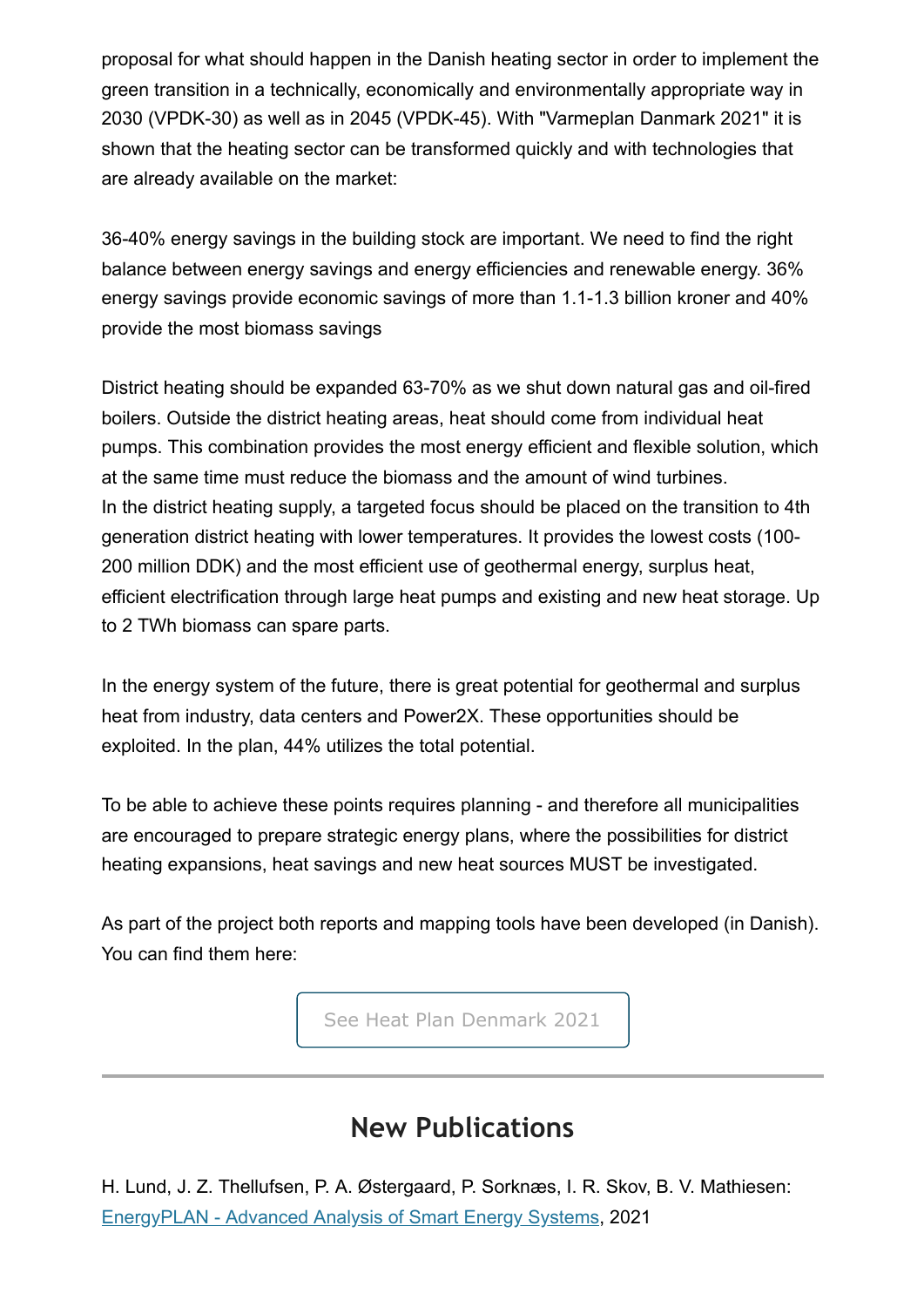A. Nikas, A. Gambhir, E. Trutnevyte, K. Koasidis, [H. Lund,](https://vbn.aau.dk/da/persons/100340) [J. Z. Thellufsen,](https://vbn.aau.dk/da/persons/120628) D. Mayer, G. Zachmann, L. J. Miguel, N. Ferreras-Alonso, I. Sognnaes, G. P. Peters, E. Colombo, M. Howells, A. Hawkes, M. van den Broek, D. J. Van de Ven, M. Gonzalez-Eguino, A. [Flamos, H. Doukas: Perspective of comprehensive and comprehensible multi-model](https://vbn.aau.dk/da/publications/perspective-of-comprehensive-and-comprehensible-multi-model-energ) energy and climate science in Europe, January 2021.

[A. D. Korberg, B. V. Mathiesen, I. R. Skov, L. Clausen: The role of biomass gasification](https://vbn.aau.dk/da/publications/the-role-of-biomass-gasification-in-low-carbon-energy-and-transpo) in low-carbon energy and transport systems, 2021

M. Chang, J. Z. Thellufsen, B. Zakeri, B. Pickering, S. Pfenninger, H. Lund, P. A. Østergaard: [Trends in tools and approaches for modelling the energy transition](https://vbn.aau.dk/da/publications/trends-in-tools-and-approaches-for-modelling-the-energy-transitio), May 2021

#### **Season's greetings**

With this last newsletter of the year, we send you season's greetings and our best wishes for a happy and fruitful new year. We look forward to our continued cooperation in 2022.



The EnergyPLAN development team



[Unsubscribe](https://www.energyplan.eu/?mailpoet_page=subscriptions&mailpoet_router&endpoint=subscription&action=confirm_unsubscribe&data=eyJwcmV2aWV3IjoxfQ) | [Manage your subscription](https://www.energyplan.eu/?mailpoet_page=subscriptions&mailpoet_router&endpoint=subscription&action=manage&data=eyJwcmV2aWV3IjoxfQ)